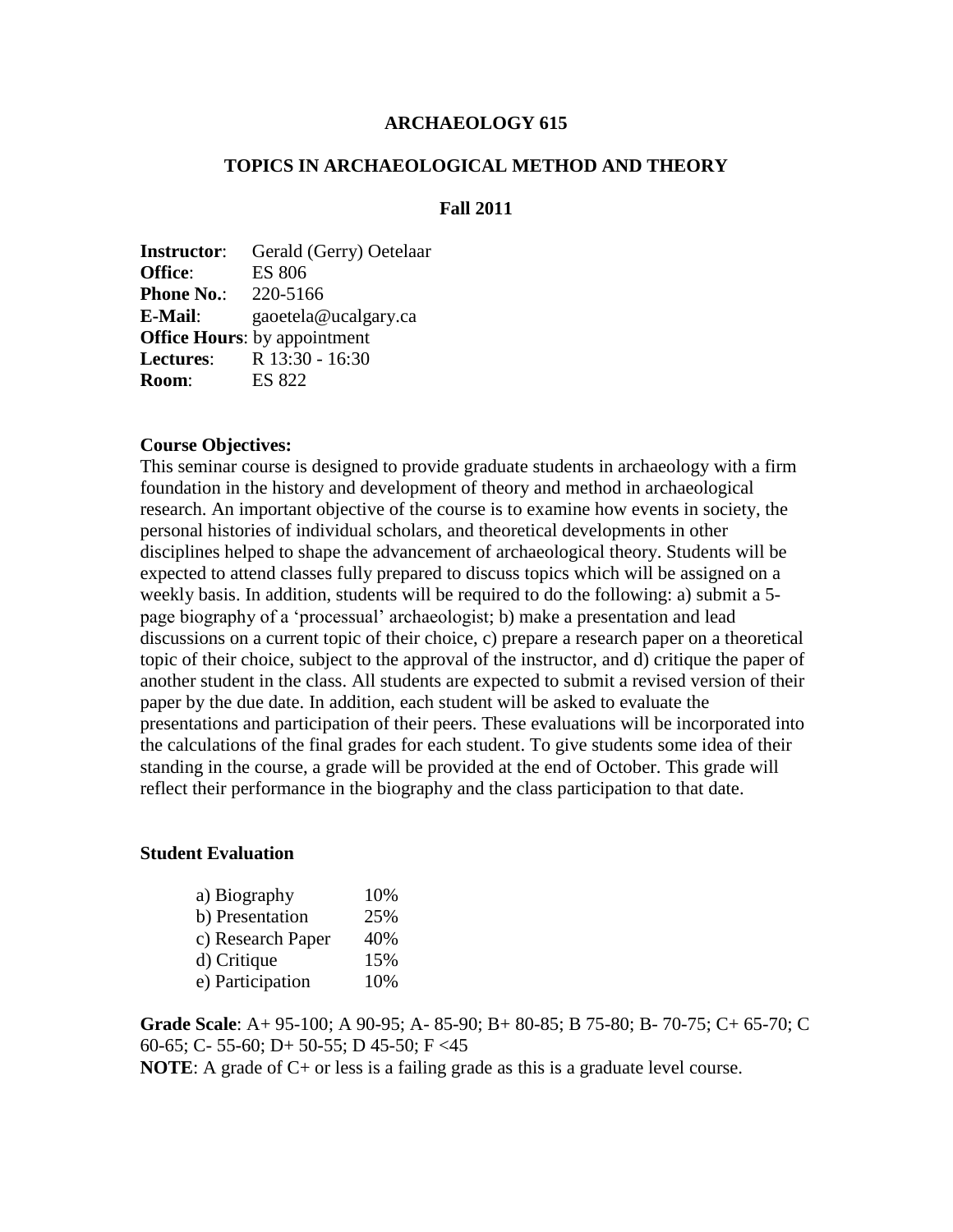# **Assignments**:

- 1) Biography. You are to write a 5-page biography of a processual archaeologist outlining her/his contributions to the discipline sometime between the early 1960s and late 1980s. Individuals of particular interest include Lewis Binford, Grahame Clark, David Clarke, Kent Flannery, William Longacre, Colin Renfrew, Michael Schiffer, Bruce Smith, Stuart Struever, Patty Joe Watson, and Robert Whallon to name a few.
- 2) Presentation: Each of you will be asked to prepare a presentation on a current topic of debate in archaeological method and theory. Your presentation should include a description of the theoretical perspective, a discussion of its historical roots, and a critique of theory and its application in archaeology. One week before your presentation you will also be asked to provide a list of key readings for the class (85-100 pages) and be prepared to discuss these as well as the content of your presentation.
- 3) Research Papers: Each of you will be required to prepare a research paper on a theoretical approach relating to your thesis research showing how you propose to relate theory and data. In other words, you will have to identify your research question and illustrates its relevance to a particular theoretical perspective. You will then be asked to demonstrate how this question can be addressed using specific archaeological data. I want you to identify the topic of your paper by the second week of classes and to have it approved by myself before proceeding with the research. Papers are due on November 24, 2011.
- 4) Critique: Each student will be asked to critique the paper of another student in the class. Your critique should highlight both the positive and negative aspects of the paper with a focus on the relationship between theory and data. Students will then have the opportunity to revise their papers and submit the final drafts for evaluation no later than **two** weeks after the critique.
- 5) Participation: This course is offered as a seminar which means that specific topics are to be discussed and debated. In such courses, there is an expectation that every student will read the material and come prepared to discuss the issues. Therefore, a component of the course grade deals with class participation.

NOTE: Course requirements and deadlines may be subject to change depending on enrolment numbers.

# **Writing Across the Curriculum**

Writing skills are not exclusive to English courses and, in fact, should cross all disciplines. The University supports the belief that throughout their University careers, students should be taught how to write well so that when they graduate their writing abilities will be far above the minimal standards required at entrance. Consistent with this belief, students are expected to do a substantial amount of writing in their University courses and, where appropriate, instructors can and may use writing and the grading thereof as a factor in the evaluation of student work. The services provided by the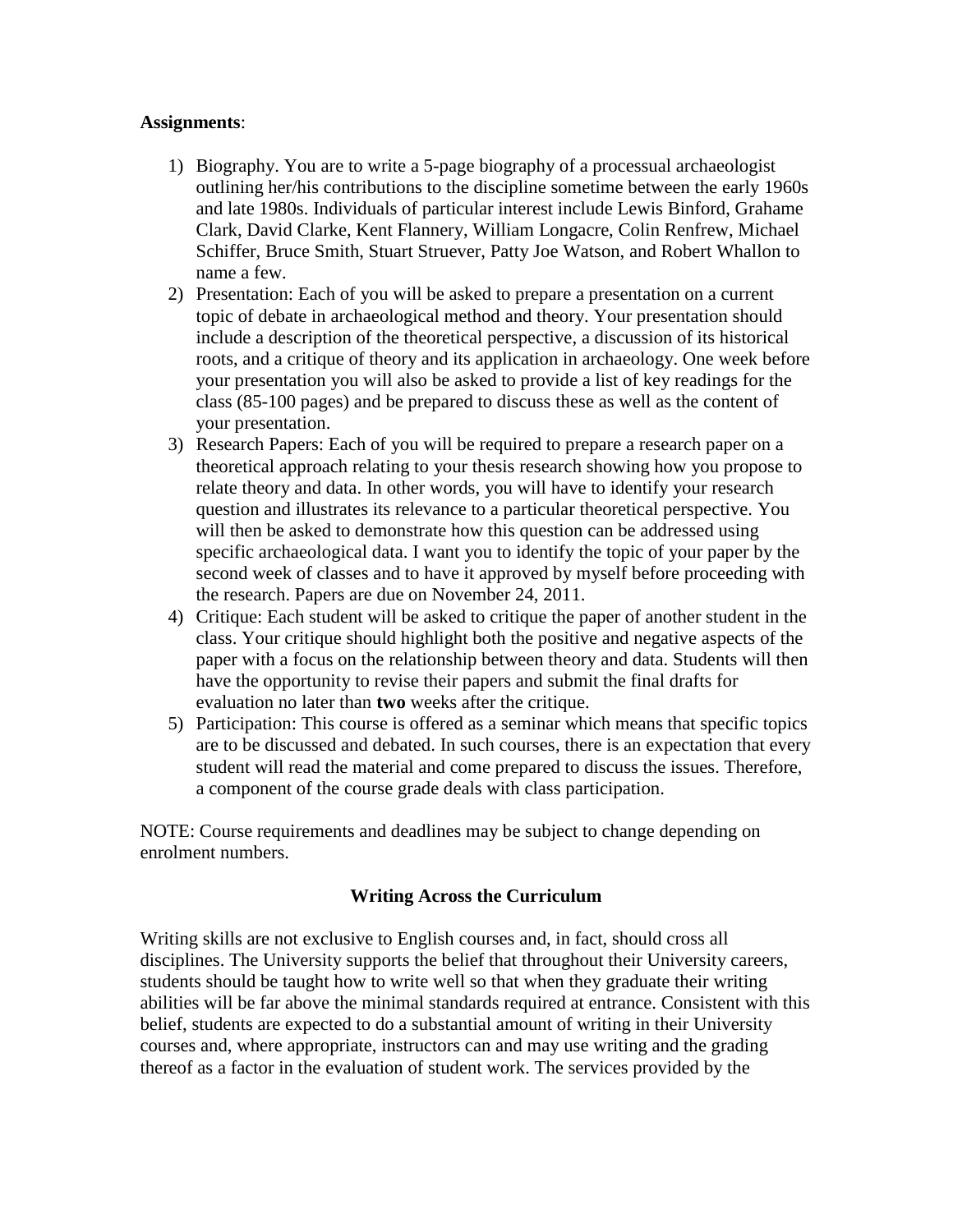Writing Centre in the Effective Writing Office can be utilized by all undergraduate and graduate students who feel they require further assistance.

# **Academic Accommodation Policy**

The purpose of academic accommodation is to provide students with documented disabilities equal opportunity to master the essentials of a post-secondary education. Students with disabilities at the University of Calgary have met all admission requirements but may have done so with the use of accommodations. Similarly, they are expected to meet all academic and non-academic requirements. Adaptive technology and other academic accommodations do not relieve students of their responsibility to develop the essential skills and abilities expected of all students. Please refer to the following web link for detailed information: <http://www.ucalgary.ca/drc/node/71>

# **Disability Resource Centre Accommodations**

It is the responsibility of the student to request academic accommodations at the beginning of the term. If you are a student with a documented disability who may require academic accommodation and have not registered with the Disability Resource Centre, please contact their office at (403)220-8237.

Students who have not registered with the Disability Resource Centre are not eligible for formal academic accommodation. Students are also required to discuss their needs with the instructor no later than fourteen (14) days after the start of the course.

# **Freedom of Information and Protection of Privacy Act**

The University of Calgary is committed to protecting the privacy of individuals who work and study at the University or who otherwise interact with the University in accordance with the standards set out in the Freedom of Information and Protection of Privacy Act.

Please refer to the following link for detailed information: <http://www.ucalgary.ca/secretariat/system/files/foip%20overview.pdf>

## **INTELLECTUAL HONESTY GUIDELINES**

Intellectual honesty is the cornerstone of the development and acquisition of knowledge. Knowledge is cumulative and further advances are predicated on the contributions of others. In the normal course of scholarship, these contributions are apprehended, critically evaluated and utilized as a foundation for further inquiry. Intellectual honesty demands that the contribution of others be acknowledged.

Essentially, plagiarism is a form of cheating that involves submitting or presenting work in a course as if it were the student's own done expressly for that particular course when, in fact, it is not. Most commonly **PLAGIARISM** exists when:

**(a) the work submitted or presented was done, in whole or in part, by an individual other than the one submitting or presenting the work (this includes having another person impersonate the student or otherwise substituting the work of another for one's own in**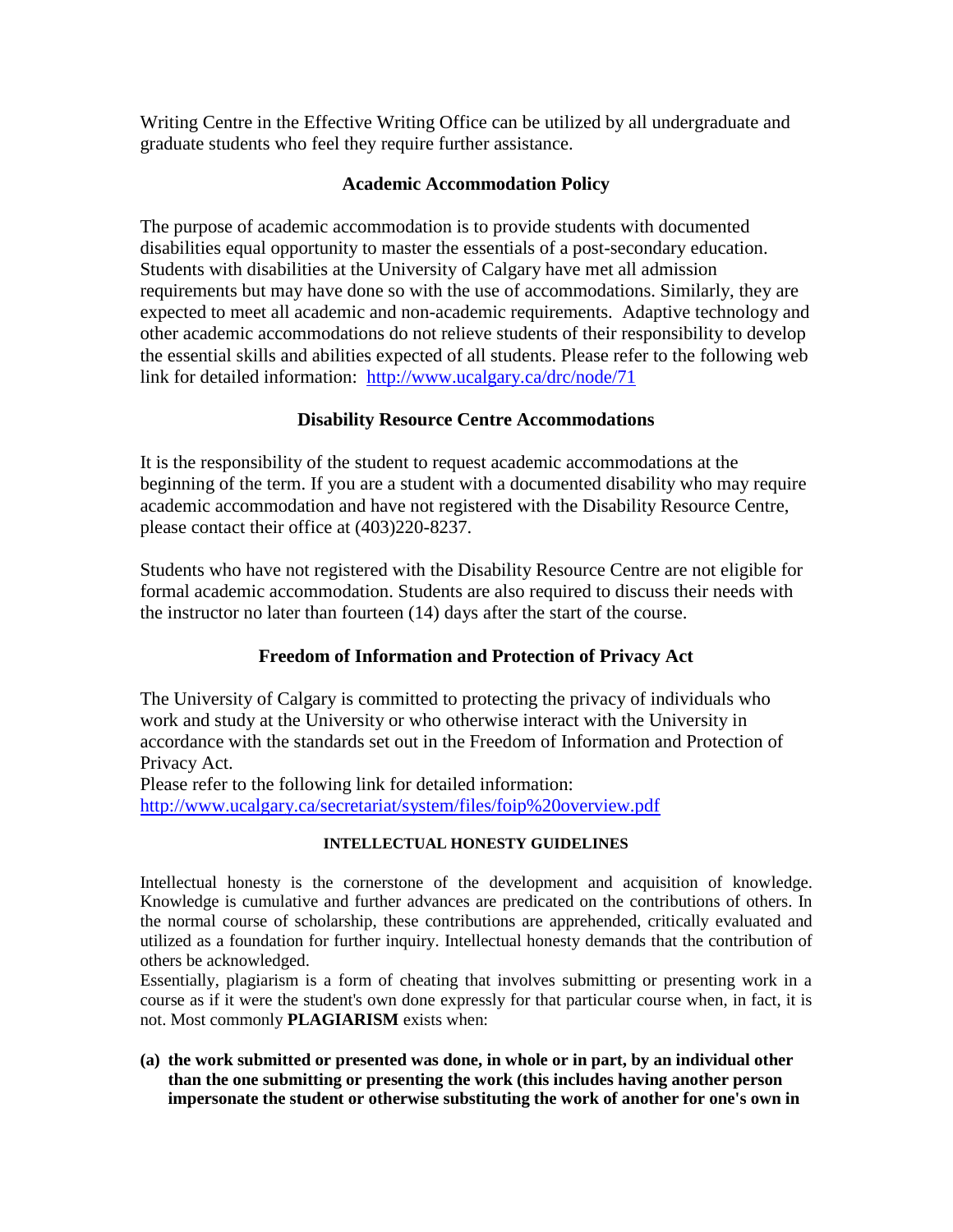**an examination or test)**

- **(b) parts of the work are taken from another source without references to the original author**
- **(c) the whole work is copied from another source and/or**
- **(d) a student submits or presents work in one course which has also been submitted in another course (even though it may be entirely the work of that student) without the express consent of the instructors of the courses concerned**

While it is recognized that scholarly work often involves reference to the ideas, data and conclusions of other scholars, intellectual honesty requires that such references be explicitly and clearly noted. Plagiarism is an extremely serious academic offence.

The elementary rules of quotation and paraphrase are given below. There are further details and conventions of punctuation that you may need to look up in a manual of style, but observance of these rules should assure compliance with contemporary standards of intellectual honesty.

### **1. If you use more than four words from any source, put them in quotation marks and identify the source with a reference**

#### **EXAMPLE**

It has been observed that 'many tribes are, in a sense, ethnographic fictions' (Leach 1954: 291).

**2. If your direct quotation is more than three lines long, put it in block form, that is, leftand right-indented and single-spaced, without quotation marks and with a reference**

### **EXAMPLE**

Malinowski thought of tribes as social systems with well defined boundaries. This conception of tribe was later to be challenged by one of his students, who observed that:

> the ethnographer has often only managed to discern the existence of 'a tribe' because he took it as axiomatic that this kind of cultural entity must exist (Leach 1954: 291).

**3. To paraphrase the work of another means to present the same train of thought and evidence, but rephrased into your own words. Whenever you do this, you must include a note or reference to the source. A common mistake is to break up an author's words, and rearrange them slightly, passing them off as your own. This is wrong, even if you include a note or reference to the source. To do this for more than a few words is to commit plagiarism**

Below are three passages. The first is an excerpt from E. A. Leach, *Political systems of highland Burma*. The second is an improper paraphrase of the passage that would be considered plagiarism. The third is a proper paraphrase.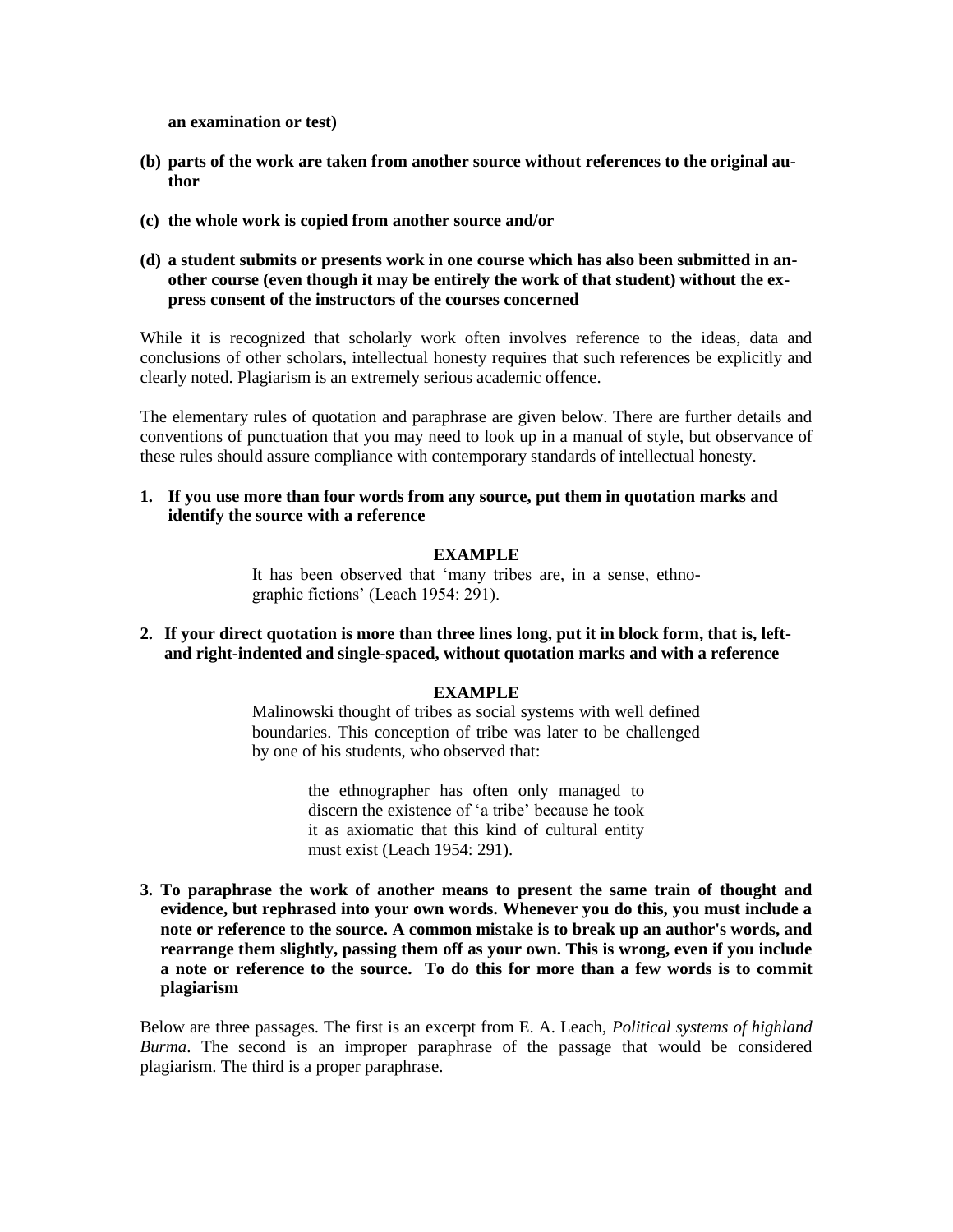### **EXAMPLES**

#### **(1)**

It is largely an academic fiction to suppose that in a 'normal' ethnographic situation one ordinarily finds distinct 'tribes' distributed on the map in orderly fashion with clear-cut boundaries between them. I agree of course that ethnographic monographs frequently suggest that this is the case, but are the facts proved? My own view is that the ethnographer has often only managed to discern the existence of 'a tribe' because he took it as axiomatic that this kind of cultural entity must exist. Many such tribes are, in a sense, ethnographic fictions (Leach 1954: 290-1). **[SOURCE]**

#### **(2)**

It is an academic misconception to think that in a typical ethnographic situation tribes with clear-cut boundaries can be found distributed in an orderly fashion on the map. Ethnographic monographs often imply that this is so, but what are the facts? The ethnographer is often able to find a 'tribe' only because she takes it for granted that this kind of group must exist. Many tribes are figments of the anthropologist's imagination**. [PLAGIARISM]**

#### **(3)**

Ethnographic monographs often suggest that it is normally the case that there exist in the real world contiguous tribes with clearly discernible boundaries; however, it is Leach's view that such units are found only because the ethnographer has taken their existence for granted (Leach 1954: 290-1). **[PROPER PARAPHRASE]**

For detailed information on what constitutes academic misconduct, please refer to the following link:<http://www.ucalgary.ca/pubs/calendar/current/k-2-1.html>

## **Emergency Evacuation Assembly Points**

In the event of an emergency that requires evacuation, please refer to the following link to become familiar with the assembly points for the class: <http://www.ucalgary.ca/emergencyplan/assemblypoints>

## **Safewalk Information**

Campus Security, in partnership with the Students' Union, provides the Safewalk service, 24 hours a day to any location on Campus including the LRT, parking lots, bus zones and University residences. Contact Campus Security at (403) 220-5333 or use a help phone, and Safewalkers or a Campus Security Officer will accompany you to your campus destination.